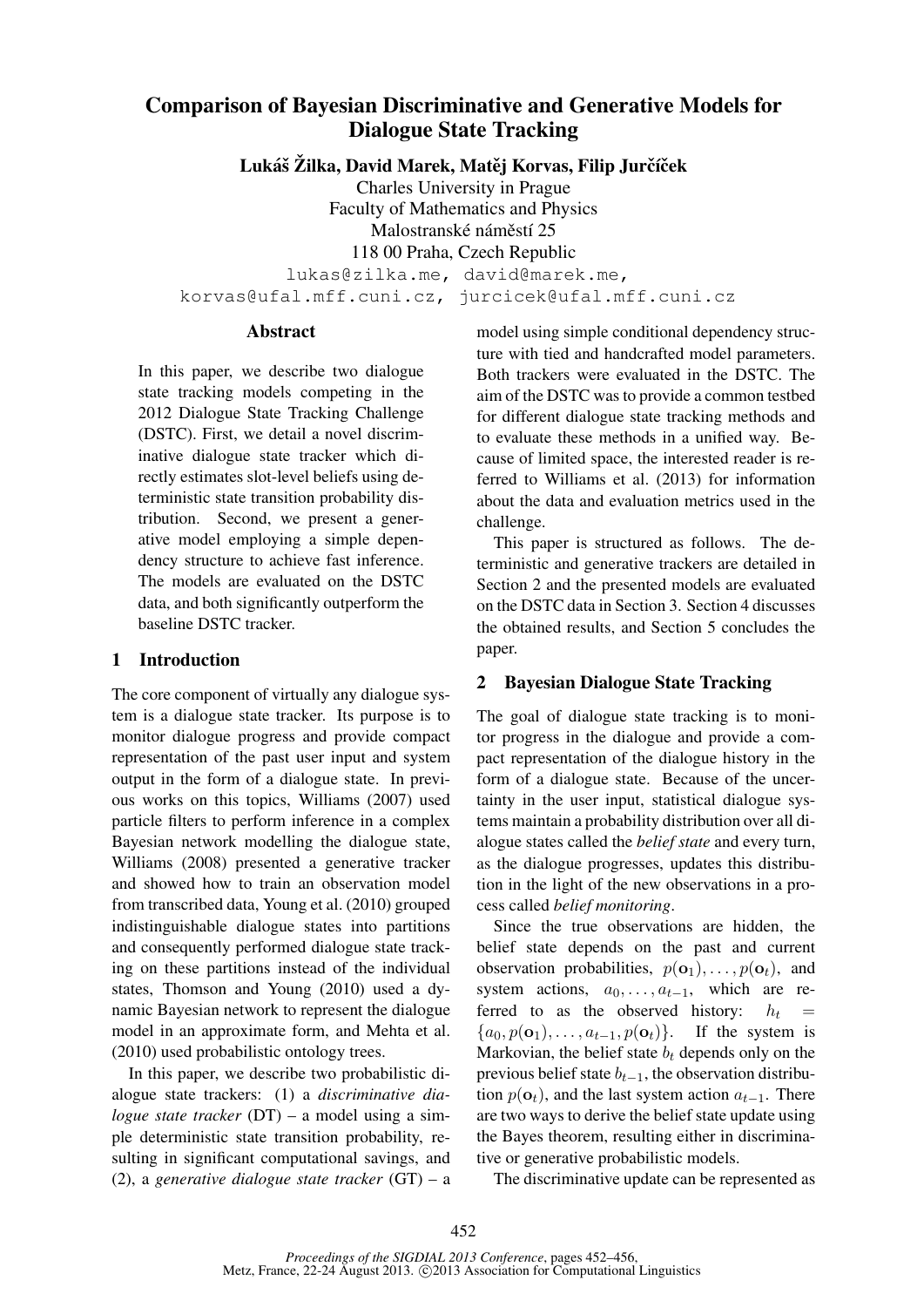follows:

$$
b_t = b(\mathbf{s}_t | h_t)
$$
  
= 
$$
\sum_{\mathbf{s}_{t-1}, \mathbf{o}_t} p(\mathbf{s}_t | a_{t-1}, \mathbf{s}_{t-1}, \mathbf{o}_t) b(\mathbf{s}_{t-1} | h_{t-1}) p(\mathbf{o}_t)
$$
 (1)

where the probability  $p(\mathbf{s}_t|a_{t-1}, \mathbf{s}_{t-1}, \mathbf{o}_t)$  represents the discriminative dialogue model. By further factorisation of (1), we can derive the generative update formula:

$$
b_t \propto \sum_{\mathbf{s}_{t-1}, \mathbf{o}_t} p(\mathbf{s}_t | a_{t-1}, \mathbf{s}_{t-1}) p(\mathbf{o}_t | \mathbf{s}_t) \cdot b(\mathbf{s}_{t-1} | h_{t-1}) p(\mathbf{o}_t)
$$
 (2)

where the transition probability  $p(\mathbf{s}_t|a_{t-1}, \mathbf{s}_{t-1})$ and the observation probability  $p(\mathbf{o}_t | \mathbf{s}_t)$  represent the generative dialogue model.

In our approach, we define the dialogue state as a vector  $\mathbf{s} = [s^1, \dots, s^N]$  where  $s^i$  are values for slots in the dialogue domain, e.g. *to.desc* or *from.monument*. The observations are factored similarly to  $\mathbf{o} = [o^1, \dots, o^N]$ , where  $o^i$  are individual slot-level observations, e. g. *inform(to.desc*  $=$  *downtown*)  $\Leftrightarrow$   $o^{to. desc} =$  *downtown*. The probability of the slot-level observations  $p(o^i)$  can be easily obtained by marginalising the observation probability  $p(\mathbf{o})$ . Because of limited space, only the processing of the *inform* dialogue acts is described in detail.

In the next two sections, we present the discriminative and generative models of belief update employed in the DSTC challenge by using the factorisation of the full belief state into independent factors to obtain computationally efficient updates.

#### 2.1 Discriminative Belief Update

In this work, the belief state  $b_t$  is defined as a product of marginal probabilities of the individual slots,  $b(\mathbf{s}_t) = \prod_i b(s_t^i)$ , where  $s_t^i$  is the *i*-th slot at the turn t and the slot belief  $b(s_t^i)$  is a probability distribution over all values for the slot i. To keep the notation uncluttered, the slot index,  $i$ , will be omitted in the following text. To further simplify the belief updates, similarly to the full belief monitoring represented by (1), the slot belief depends only on the previous slot belief  $b_{t-1}$ , the observation distribution  $p(o_t)$ , and the last system action  $a_{t-1}$ . This results in update rules for individual slots s as follows:

$$
b(s_t) = \sum_{s_{t-1}, o_t} p(s_t | a_{t-1}, s_{t-1}, o_t) b(s_{t-1}) p(o_t)
$$
 (3)

where the conditional probability distribution  $p(s_t|a_{t-1}, s_{t-1}, o_t)$  represents the slot-level dialogue model.

There are two aspects which have to be taken into account when we consider the presented belief update: (1) the computational complexity and (2) the parameters of the dialogue model. First, the complexity of the belief update is given by the number of slot values and observations because the sum must be evaluated for all their combinations. This suggests that even this update may be computationally too expensive for slots where observations have a large number of values. Second, the slot-level dialogue model describes probabilistically how the value of a slot changes according to the context and the observations. Parameters of this conditional distribution would ideally be estimated from annotated data. Because of data sparsity, however, such estimates tend to be rather poor and either they must be smoothed or the parameters must be tied. To overcome this problem, we decided to set the parameters manually on the basis of two simple assumptions leading to very computationally efficient updates. First, we assume that our dialogue model should completely trust what the user says. Second, we assume that the user goal does not change when the user is silent. For example, if the user says: "I want to go downtown",  $o_t^{to. desc} = downtown$ , then the state should be  $s_t^{to. desc} = *downtown*;$  and when the user says nothing in the next turn,  $o_{t+1}^{to. desc} = \odot$ (where the symbol  $\odot$  is a special slot value representing that the user was silent), the state remains  $s_{t+1}^{to, desc} = downtown$ . This is captured by the following definition of the slot-level dialogue model:

$$
p(s_t|a_{t-1}, s_{t-1}, o_t) = \begin{cases} 1 & (s_t = o_t \land o_t \neq \odot) \lor \\ & (s_t = s_{t-1} \land o_t = \odot) \\ 0 & otherwise \end{cases}
$$
 (4)

When (4) is substituted into (3), the belief update greatly simplifies and appears into the following form:

$$
b(s_t) = \begin{cases} s_t = \odot: & p(s_{t-1} = \odot)p(o_t = \odot) \\ s_t \neq \odot: & p(o_t = s_t) \\ & + p(o_t = \odot)p(s_{t-1} = s_t) \end{cases} \tag{5}
$$

Note that this model effectively accumulates probability from multiple hypotheses and from multiple turns. For example, its ability to "remember" the belief from the previous turn is proportional to the probability mass assigned to the SLU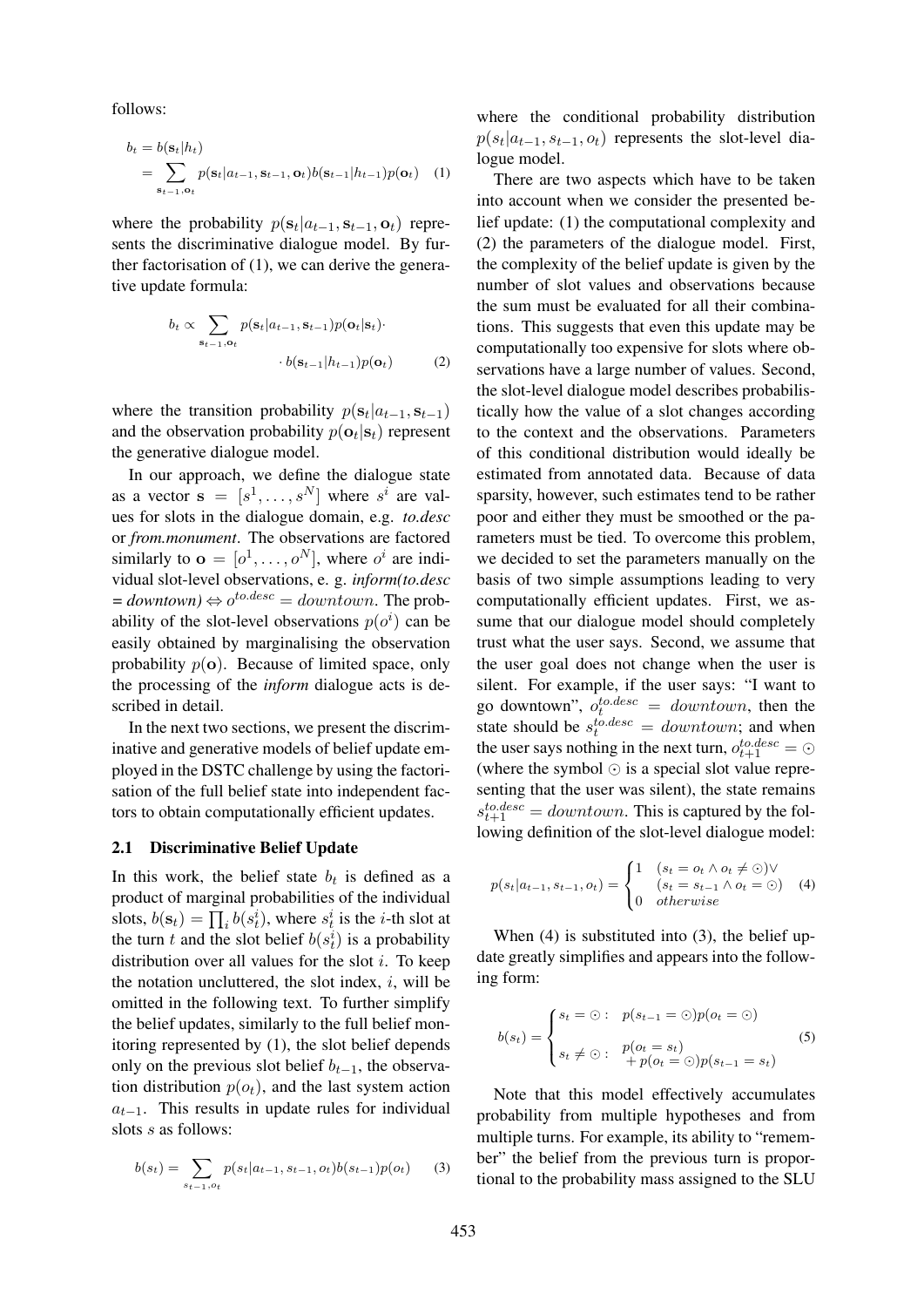hypothesis that the user was silent about the slot in question. In the special case when the user is silent with probability 1.0, the current belief is equal to the previous belief.

This belief update is very computationally efficient. First, instead of summing over all combinations of the slot and observation values (3), the belief can be computed by means of a simple formula (5). Second, if the user does not mention a particular slot value during the dialogue, this value will always have a probability of zero. Therefore, only the probability for values suggested by the SLU component has to be maintained.

#### 2.2 Generative model for belief update

Similarly to the discriminative belief update, the generative model relies on factorisation of the full belief state into a product of marginal slot beliefs and a simple dependency structure where a slot belief depends only on the previous slot belief, the slot observation distribution  $p(o_t^i)$ , and the last system action  $a_{t-1}$ . The dialogue model  $p(s_t|a_{t-1}, s_{t-1}, o_t)$  is further factored, however, into the transition model  $p(s_t|a_{t-1}, s_{t-1})$  and the observation model  $p(o_t|s_t)$  as given in (2).

The transition model describes the probability that the user will change his/her goal, given the previous goal and the last system action. For example, if the system asks the user about a specific slot, then it is reasonable to have a larger probability of this slot changing its value. As noted for the discriminative model, estimation of the dialogue model parameters requires a large amount of data, which was not available in the challenge. Therefore, we used parameter tying as described by Thomson and Young (2010), and set the tied parameters manually:

$$
p(s_t|a_{t-1}, s_{t-1}) = \begin{cases} \theta_t & \text{if } s_t = s_{t-1} \\ \frac{1 - \theta_t}{|values| - 1} & \text{otherwise} \end{cases}
$$
 (6)

where  $\theta_t$  describes the probability of a slot value staying the same and |values| denotes the number of values for the slot. In other words, the probability  $\theta_t$  sets a tradeoff between the system's ability to remember everything that was said in the past and accepting new information from the user. If  $\theta_t$ is too high, the system will put a strong emphasis on the previous states and will largely ignore what the user is saying. When testing different values of  $\theta_t$  on heldout data, we observed that if they are selected reasonably, the overall performance of the system does not change much. Therefore, the  $\theta_t$ value was fixed at 0.8 for all slots and all datasets.

The observation model  $p(o_t|s_t)$  describes the dependency between the observed values and the slot values. Similarly to the transition model, parameters of the observation probability distribution were tied and set manually:

$$
p(o_t|s_t) = \begin{cases} \theta_o & \text{if } o_t = s_t \\ \frac{1 - \theta_o}{|values| - 1} & \text{otherwise.} \end{cases}
$$
 (7)

where  $\theta_o$  defines the probability of the agreement between the observation and the slot value. The probability of agreement describes how the model is robust to noise and systematic errors in SLU. When  $\theta_o$  is set high, the model assumes that the SLU component makes perfect predictions, and therefore the SLU output must agree with the slot values. Based on manual tuning on held-out data,  $\theta$ <sub>o</sub> was set to 0.8.

Inference in the presented model is performed with Loopy Belief Propagation (LBP) (Pearl, 1988). LBP is an approximate message passing inference algorithm for Bayesian networks (BN). LBP can be computationally intensive if there are nodes with many parents in the network. Therefore, as previously described, our model uses a simple dependency structure where slots depend only on the same slot from the previous turn, and slot-level observations depend on the corresponding slot from the same turn. To make the inference even more efficient, one can take advantage of the tied observation and transition probabilities. We group all unobserved values in the nodes of BN together and maintain only a probability for the group as a whole, as suggested by Thomson and Young (2010).

#### 3 Evaluation

The discriminative (DT) and generative dialogue (GT) trackers described in Sections 2.1 and 2.2 were evaluated on the DSTC data.

The input of DT and GT were the SLU  $n$ -best lists either with original probabilities or the scores mapped into the probability space. The trackers were evaluated on both live and batch data. The metrics were computed with Schedule 1 (see Williams et al. (2013)). In addition, we include into the evaluation the DSTC baseline tracker. The results on the live and batch data are shown in Table 1 in the Appendix. Please note that the results for GT differ from the results submitted for DSTC. Only after the submission deadline, did we find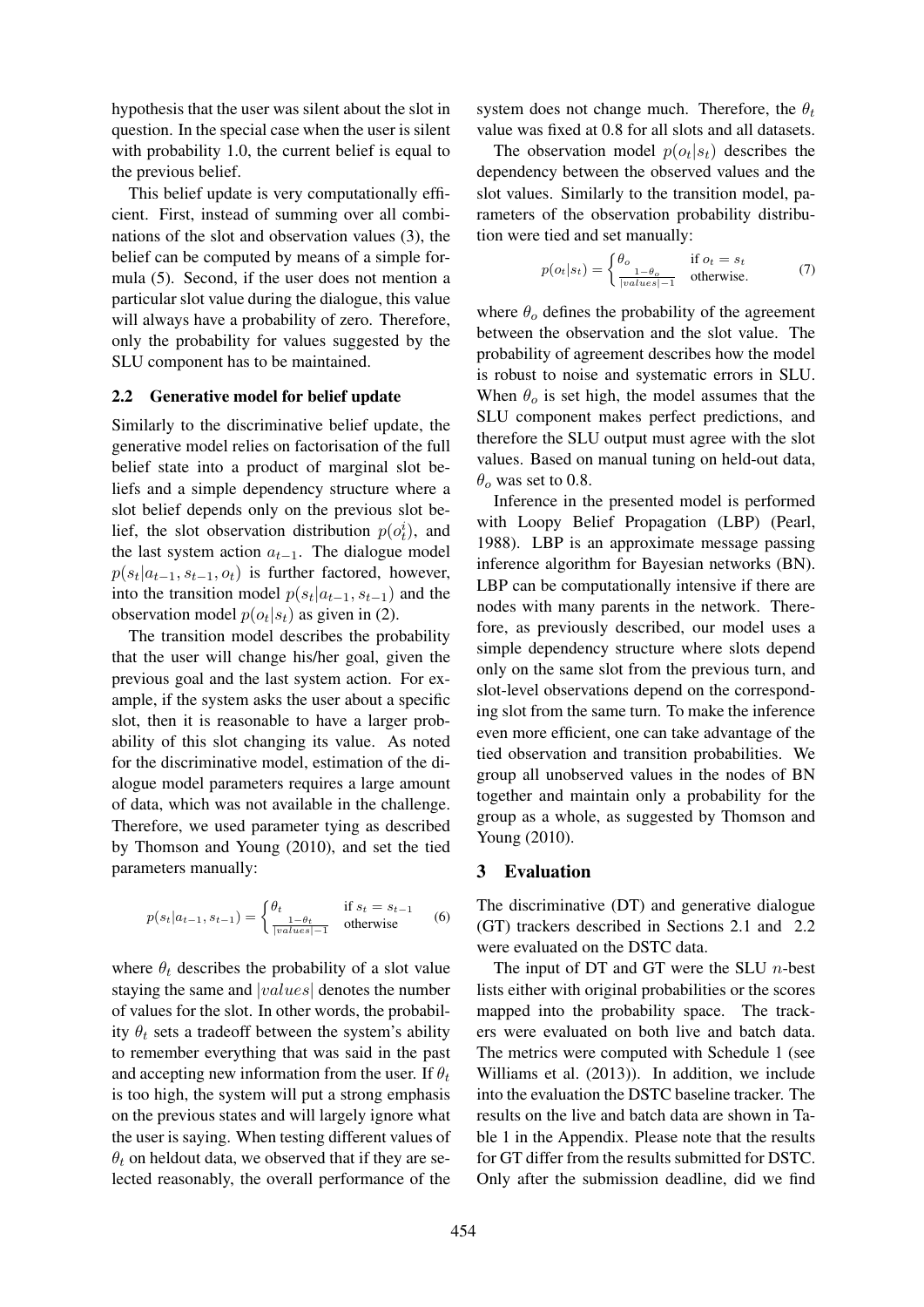that some of the parameters in the transition model were set incorrectly. After the setting was fixed, the results improved.

The results show that the DT consistently outperforms the baseline tracker and the DT achieves comparable or better results than the GT. The DT clearly provides better estimates of the dialogue states because of the incorporation of the context and the processing of multiple hypotheses. To assess the statistical significance of the accuracy metric, 95% confidence scores for all measurements were computed. Overall, the confidence intervals were between 0.1% and 0.4% on the individual tests. On this basis, all differences larger than 1.0% can be considered statistically significant.

The GT outperforms the baseline tracker on all but the batch data. Manual inspection of the results revealed that the generative model is very sensitive to the probabilities assigned to the observations. For the batch data, presumably due to the score normalisation, the probabilities of hypotheses in the n-best lists were very similar to each other. As a result, the generative model had difficulties discriminating between the observed values.

In comparison with all trackers submitted for DSTC, the DT achieves second-best accuracy among the submitted trackers and the GT is among the average trackers. For more details see Table 2 in the Appendix, where the average scores were computed from the accuracy and the Brier score on test sets 1, 2, 3, and 4.

Regarding the Brier score, the results show that the DT outperforms the baseline tracker and estimates the belief state as well as the best tracker in the DSTC. This can prove especially important when the tracker is used within a complete dialogue system where the policy decisions do not depend on the best dialogue state but on the belief state.

#### 4 Discussion

The presented discriminative and generative models differ in two main areas: (1) how they incorporate observations into the belief state and (2) computational efficiency.

(1) Both the DT and GT models can accumulate information from multiple hypotheses and from multiple turns. The GT, however, tends to "forget" the dialogue history because the generative model

indiscriminately distributes some of the probability mass from a slot value that was not recently mentioned to all other slot values each turn. This behaviour (see Table 3 for an example) is not easy to control because "forgetting" is a consequence of the model being able to represent the dynamics of a user changing his/her goal. The DT does not have this problem because the change in the goal is directly conditioned on the observations. If the user is silent, then the DT "copies" the past belief state and no probability in the belief state is distributed as described in (5).

(2) The DT tracker is significantly faster compared with the GT tracker while offering comparable or better performance. The slot level belief update in the discriminative model has a complexity of  $O(n)$  whereas in the generative model it has a complexity of  $O(n^2)$ , where *n* is the number of values in the slot. When tested on a regular personal computer, the DT processed all four DSTC test sets, 4254 dialogues in total, in 2.5 minutes whereas the GT tracker needed 51 minutes. Therefore, the DT tracker is about 20 times more computationally efficient on the DSTC data. Although GT achieved performance allowing real-time use (it needed 0.1 seconds per turn) in the Let's Go domain, for more complex applications the GT could simply be too slow. In this case, the proposed discriminative tracker offers a very interesting alternative.

# 5 Conclusion

This paper described two dialogue state tracking models submitted for the DSTC challenge: (1) the discriminative tracker and (2) the generative tracker. The discriminative tracker is based on a conceptually very simple dialogue model with deterministic transition probability. Interestingly, this discriminative model gives performance comparable to the more complex generative tracker; yet it is significantly more computationally efficient. An extended description of this work can be found in the technical report  $(\check{Z}$ ilka et al., 2013).

#### Acknowledgements

This research was partly funded by the Ministry of Education, Youth and Sports of the Czech Republic under the grant agreement LK11221 and core research funding of Charles University in Prague. The authors would like to thank Ondřej Dušek and Ondřej Plátek for useful comments.